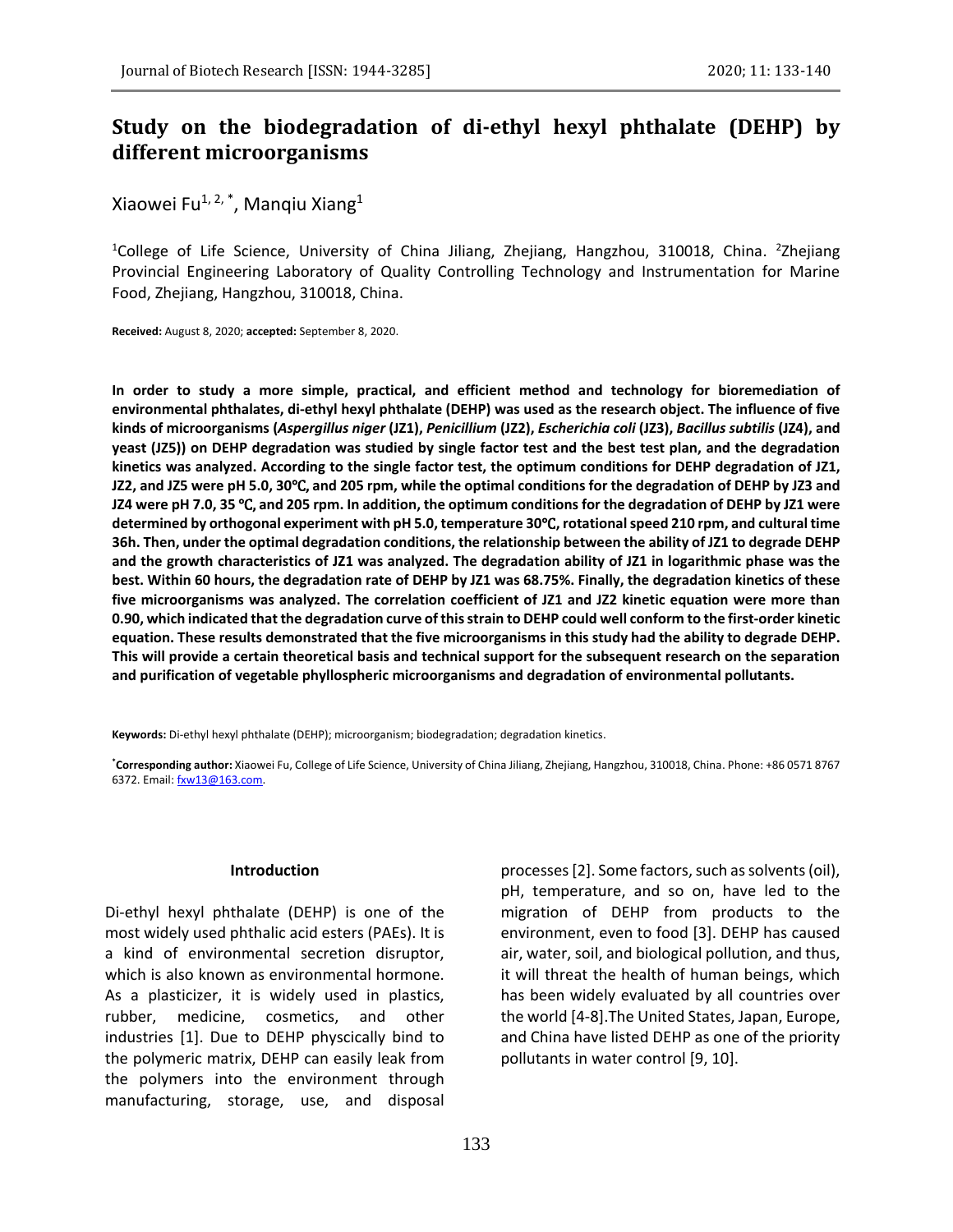The degradation methods of environmental hormones include precipitation, adsorption, degradation (hydrolysis, thermal decomposition, photodegradation, photocatalytic degradation, biodegradation, etc.), and advanced oxidation technologies such as ozone. It has been reported that the hydrolysis and photolysis rate of phthalate esters are extremely slow, timeconsuming, and poor degradation effect, due to their hydrophobicity, PAEs binding to particles in the air and organic matters in water, soil, and sediment making it hard for natural degradation processes [4]. However, some studies have suggested that almost all organic pollutants are likely to find out the microorganisms that can degrade and transform them [11-16]. Therefore, microbial degradation will be the main degradation method of DEHP. Biodegradation is an important way of environmental hormone degradation. The application of biodegradation to remove organic pollutants has the characteristics of low cost, short time, obvious effect, stability, and less by-products. In this study, five kinds of microorganisms (prokaryote and eukaryote) were selected, and the influences of these five kinds of microorganisms on DEHP degradation ability were preliminarily explored by single factor test and the best test plan, and the degradation kinetics was preliminarily analyzed.

### **Materials and Methods**

# **Preparation of microorganism suspension and culture medium**

Five kinds of microorganisms including *Aspergillus niger* (JZ1), *Penicillium* (JZ2), *Escherichia coli* (JZ3), *Bacillus subtilis* (JZ4), and yeast (JZ5) were obtained from JK Microbiology Research Center (Shanghai, China) and were cultured in the corresponding medium to the later stage of logarithmic growth, centrifuged at 12,000 rpm, 20℃ for 8 minutes. The microorganisms were washed three times with 0.02 mol/L of  $Na<sub>2</sub>HPO<sub>4</sub>-NaH<sub>2</sub>PO<sub>4</sub>$  (PBS) buffer (pH 7.0) and were prepared into microorganism suspension of pH 7.0 and  $OD_{600} = 0.2$  with sterile

water. The OD value of the medium was measured by 725N UV-Vis spectrophotometer (Shanghai Precision Scientific Instrument Co., Ltd., Shanghai, China) at 600 nm. 5 mL of microorganism suspension was inoculated into 30 mL of Basic inorganic salt medium (BSM) containing  $K_2HPO_4$  5.8 g/L,  $KH_2PO_4$  4.5 g/L,  $(NH_4)_2SO_4$  2.0 g/L, MgCl<sub>2</sub> 0.16 g/L, CaCl<sub>2</sub> 0.02 g/L, Na<sub>2</sub>MoO<sub>4</sub>.2H<sub>2</sub>O 0.0024 g/L, FeCl<sub>3</sub> 0.0018 g/L,  $MnCl<sub>2</sub>$ :  $2H<sub>2</sub>O$  0.0015 g/L, at pH 7.0, and 450 mg/L of DEHP.

# **Determination of DEHP content by gas chromatography-mass spectrometry (GC-MS)**

The cleaned samples were analyzed by using a Hewlett-Packard 5890/5971 GC-MSD (Agilent Technologies, Palo Alto, CA, USA) equipped with an HP-5 trace analysis column (30 m, 0.32 mm I.D., 0.25 mm film thickness) [17, 18]. The GC oven temperature was held at 150℃ for 3 min, and programmed to increase at 20℃/min to 300 $\degree$ C, and finally held at 300 $\degree$ C for 3 min.

The temperature of the injector was 250℃. Helium was the carrier gas at a linear flow-rate of 20.7 cm/s. Full scan electron ionization data were obtained as follows: solvent delay 5 min, electron ionization energy 70 eV, source temperature 200℃, emission current 150 μA, scan rate 4 scan/s, detector voltage 350 V. The DEHP level in the sample was taken as the average of three injections. The amounts of DEHP were calculated from a calibration curve:  $y = 0.0014 x + 0.0006$  (r2  $= 0.9911$ ) for air samples and  $y = 0.0008 x +$  $0.0003$  (r2 = 0.9848) for vegetable samples. The final contents of the vegetables were expressed as μg/g based on the amounts of the dried samples.

# **Study on the biodegradation conditions of DEHP 1. Single factor test**

In order to determine the optimal initial pH, temperature, shaking speed, and culture time, three factors were fixed in the experiment, while one factor was changed to determine the optimal degradation condition. The residual content of DEHP was determined at 48 hours after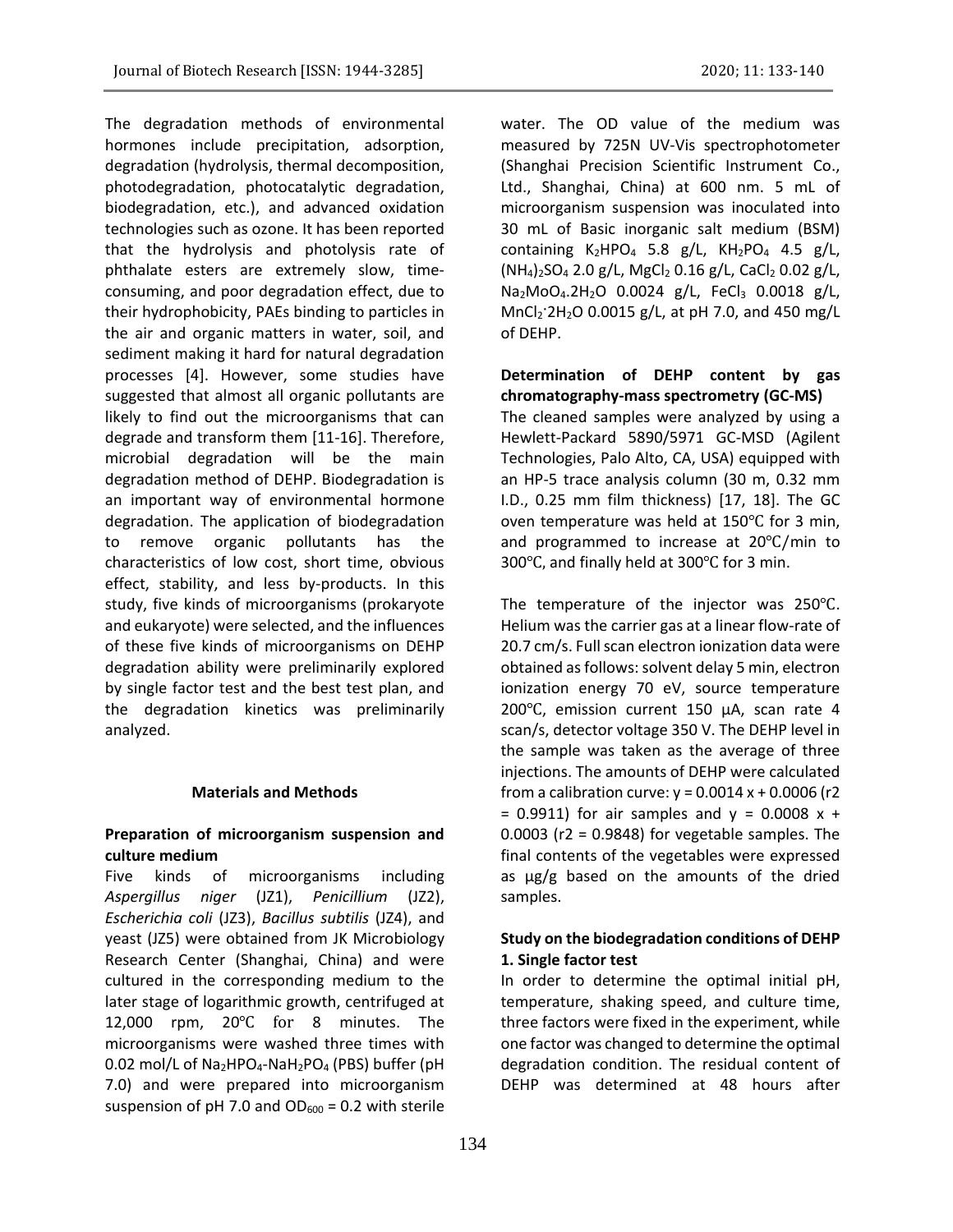inoculation, and experiments were repeated three times.

### **(1) Temperature:**

The biodegradation experiments with DEHP as the only carbon source were carried out at pH 5.0 (fungi) and pH 7.0 (bacteria), shaking speed of 200 rpm, and different culture temperatures of 15℃, 20℃, 25℃, 30℃, 35℃, 40℃, and 45℃. The content of DEHP was determined after 48 hours.

### **(2) pH:**

The biodegradation experiments were carried out at 30℃ (fungi) and 35℃ (bacteria), 200 rpm shaking speed, and different pH values of 1.0, 3.0, 5.0, 7.0, and 9.0. The content of DEHP was determined after 48 hours.

#### **(3) Shaking speed:**

The biodegradation experiments were carried out at pH 5.0 (fungi) and pH 7.0 (bacteria), temperatures 30℃ (fungi) and 35℃ (bacteria), and different shaking speed of 55, 80, 105, 130, 155, 180, 205, 230, 255 rpm. The content of DEHP was determined after 48 hours.

### **(4) Cultural time:**

The biodegradation experiments were carried out at pH 5.0 (fungi) and pH 7.0 (bacteria), temperatures 30℃ (fungi) and 35℃ (bacteria), shaking speed of 200 rpm, and different cultural times of 12h, 24h, 36h, 48h, and 60h.The content of DEHP was determined at different time point.

# **2. Multiple factors test (***Aspergillus niger* **(JZ1)) (1) Orthogonal test:**

Under the premise of single factor experiment, four degradation factors including temperature, pH, shaker speed, and culture time were optimized by orthogonal test. The factor level (4 factors and 3 levels) (L9  $(3<sup>4</sup>)$ ) was set by SPSS (IBM Company, Armonk, New York, USA) as shown in Table 1. The residual amount of DEHP was measured. The degradation rate of DEHP was taken as the index to determine the optimal degradation conditions.

**Table 1.** Orthogonal design table (*Aspergillus niger* (JZ1)).

|        | <b>Factors</b> |                          |                       |                      |  |
|--------|----------------|--------------------------|-----------------------|----------------------|--|
| Levels | pH             | <b>Temperature</b><br>ľ℃ | <b>Speed</b><br>(rpm) | Cultural<br>time (h) |  |
| 1      |                | 25                       | 180                   | 36                   |  |
| 2      | 5.             | 28                       | 200                   | 48                   |  |
| ς      | h              | 30                       | 210                   | 60                   |  |

# **(2) Optimization of degradation conditions of DEHP:**

Under the optimal degradation conditions, the microorganism suspension was cultured in inorganic salt medium (DEHP concentration 450 mg/L) for 60 h. The samples were taken every 6 h from the 0 h. Three parallel samples were taken each time to determine the residual amount of DEHP. The degradation curve of DEHP by JZ1 under the best degradation conditions was drawn with time as abscissa and DEHP concentration as ordinate.

# **(3) Growth of microorganism under optimal degradation conditions:**

Under the optimal degradation conditions, the microorganism suspension was cultured in inorganic salt medium (DEHP concentration 450 mg/L) for 60 h. The samples were taken every 6 h with 0 h as blank control. Three parallel samples were taken each time to determine the  $OD_{600}$ values. The growth curve of JZ1 under the optimal degradation conditions was plotted with time as abscissa and  $OD_{600}$  as ordinate.

#### **Statistical analysis**

Data were presented as means together with standard deviations (SDs). In addition, SPSS analysis of variance was also used to optimize the multiple degradation conditions.

#### **Results and discussion**

#### **The effect of pH on the degradation of DEHP**

As shown in Figure 1, the optimal degradation pH of two kinds of fungi was 5.0, that of yeast was 5.0, and that of two kinds of bacteria was 7.0. For the tested mold and yeast, when the pH value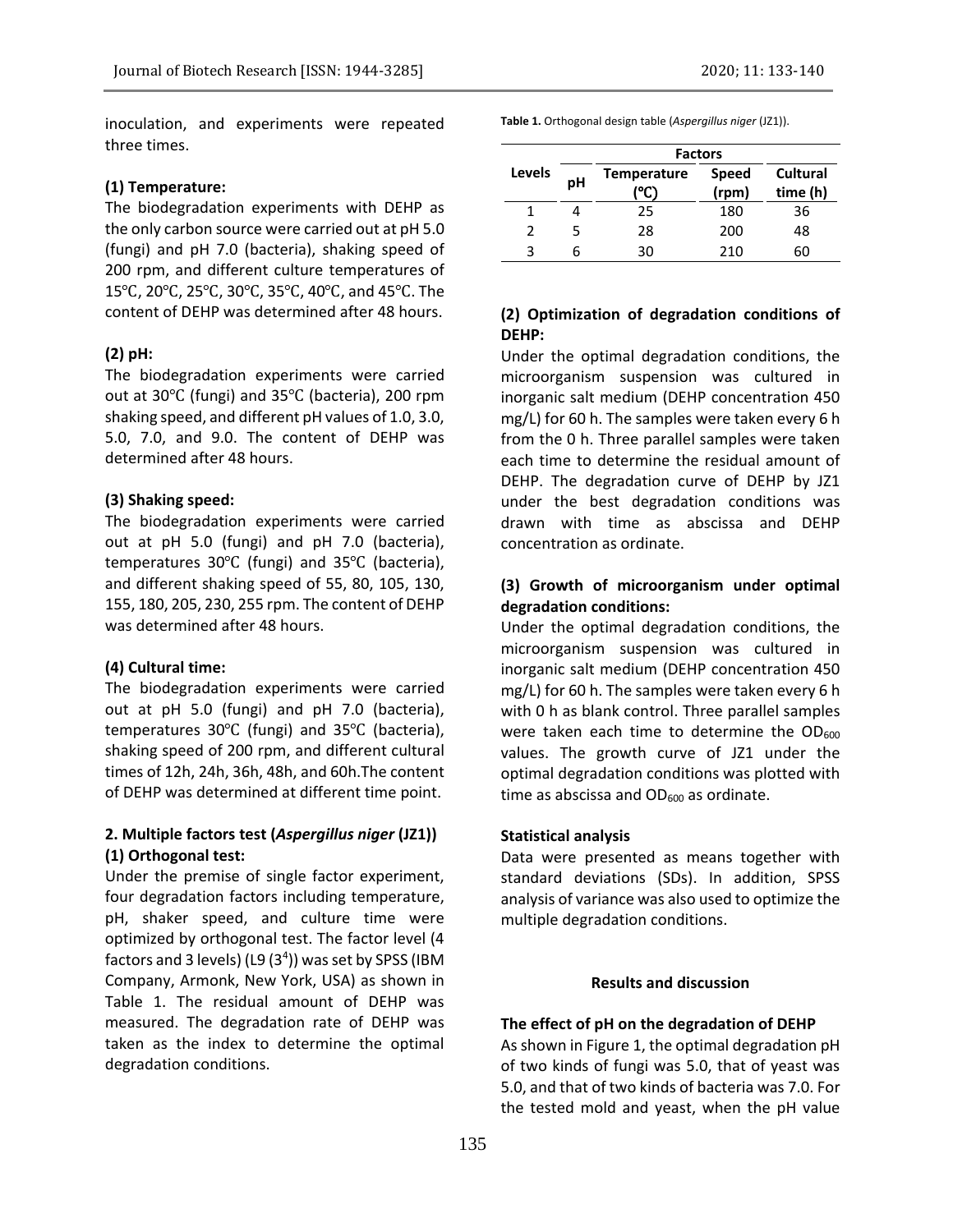was between 3.0-7.0, the degradation rate of DEHP was high. For the tested bacteria, when the pH value was higher than 7.0, the degradation rate of DEHP was high. The results indicated that fungi could degrade DEHP better in acid condition, while bacteria could degrade DEHP better in neutral to alkaline condition. The results also showed that the DEHP degradation ability of microorganisms was related to their optimum growth pH. Some studies have reported that, when the microorganisms were in the optimum growth pH, their physiological functions were in the best state, which might be more conducive to promoting the degradation of DEHP [19].



**Figure 1.** Effect of pH on degradation of DEHP.

### **The effect of temperature on the degradation of DEHP**

Figure 2 showed that the optimum temperature for DEHP degradation was 30℃ by five kinds of microorganisms. When the temperature was 25- 35℃, the five microorganisms showed the ability to degrade DEHP with a high degradation rate. When the temperature was above 40℃, the degradation rate of DEHP by five kinds of microorganisms were obviously decreased. The results showed that the DEHP degradation ability of microorganism was also related to the optimum growth temperature. When the microorganism was at the optimum growth temperature, its split generation was the shortest or the growth rate was the highest,

which was more conducive to promoting the degradation of DEHP [19].



**Figure 2.** Effect of temperature on degradation of DEHP.

### **The effect of shaking speed on the degradation of DEHP**

Figure 3 showed that the degradation rate of DEHP by the five kinds microorganisms was low at low speed, while the degradation rate increased with the increase of speed. When the rotating speed reached 205 rpm, the degradation rates of five kinds microorganisms reached the highest values. The rotating speed can increase the oxygen content in the reaction solution, which promotes the growth and reproduction of microorganisms, and improves the degradation rate of DEHP. With the further acceleration of rotating speed, the degradation rates of DEHP by three kinds microorganisms (JZ3, JZ4, JZ5) were decreased quickly, while the other two (JZ1, JZ2) were decreased slowly. The results may be related to the relationship between microorganism and oxygen because JZ3, JZ4, and JZ5 are facultative anaerobes while JZ1 and JZ2 are specific anaerobes. For facultative anaerobes in aerobic bacteria, they can grow under aerobic conditions or anaerobic conditions. The faster the rotation speed was, the higher the oxygen content input quantity and frequency was, and the faster the growth speed of microorganisms was. Thus, in the absence of replenishment, the microorganisms entered the apoptosis stage quickly, which ultimately affected the degradation ability [19].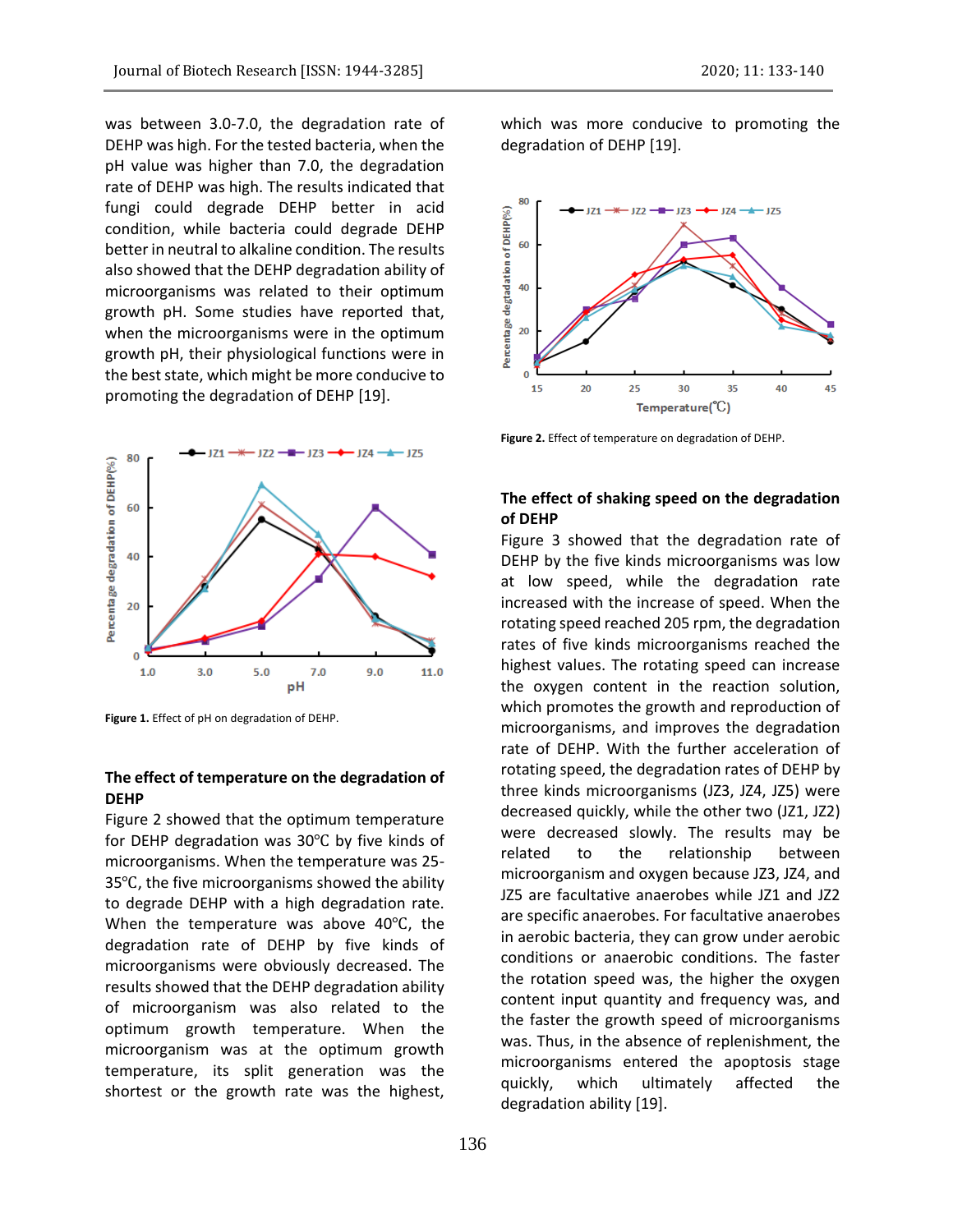



**Figure 3.** Effect of agitation on degradation of DEHP.

### **The effect of culture time on the degradation of DEHP**

Figure 4 demonstrated that the degradation rate of DEHP by five kinds of microorganisms increased with the time going on during 12-48 h. During 48-60 h, the degradation rates of JZ1, JZ2, and JZ5 were still rising except for JZ3 and JZ4. These results may be related to the nature of the microorganism because JZ3 and JZ4 are prokaryotes, while the other three are eukaryotes. It may also be related to the depletion of nutrients, excessive metabolites, or the metabolites that were not conducive to the degradation of DEHP.



**Figure 4.** Effect of time on degradation of DEHP.

**Determination of the best degradation conditions of DEHP by** *Aspergillus niger* **(JZ1)**

Based on the single factor experiments, the degradation conditions of JZ1 including pH, temperature, rotation speed, and cultural time were optimized by orthogonal test. Table 2 and Table 3 showed that, with the degradation rate of DEHP as the evaluation index, the order of the factors affecting the degradation of DEHP by JZ1 from large to small was as follows: cultural time (D), temperature (B), pH (A), and rotation speed (C). Cultural time is the main factor, and the first level is the best; the second is temperature and the best level is the third level; the third is pH and the best level is the second level; the last is rotation speed, and the third level is the best. From this, we can get the best scheme of the ability of JZ1 to degrade DEHP including pH 5.0, temperature 30℃, rotational speed 210 rpm, and cultural time 36 h, which is  $A_2B_3C_3D_1$ .

**Table 2.** Orthogonal design result.

|     | <b>Factors</b> |              |                |              | <b>Index</b> |                    |  |
|-----|----------------|--------------|----------------|--------------|--------------|--------------------|--|
| No. |                |              |                |              | <b>DEHP</b>  | Rate of            |  |
|     | A              | В            | C              | D            | Content      | <b>Degradation</b> |  |
|     |                |              |                |              | (mg/L)       | (%)                |  |
| 1   | 1              | $\mathbf{1}$ | $\mathbf{1}$   | $\mathbf{1}$ | 297.1        | 25.7               |  |
| 2   | 1              | 2            | 2              | 2            | 242.5        | 39.4               |  |
| 3   | 1              | 3            | 3              | 3            | 258.9        | 35.3               |  |
| 4   | $\mathfrak{p}$ | $\mathbf{1}$ | 2              | 3            | 286          | 28.5               |  |
| 5   | $\mathcal{P}$  | 2            | 3              | $\mathbf{1}$ | 125.5        | 68.6               |  |
| 6   | $\mathcal{P}$  | 3            | 1              | 2            | 198.7        | 50.3               |  |
| 7   | 3              | 1            | 3              | 2            | 285.5        | 28.6               |  |
| 8   | 3              | 2            | 1              | 3            | 313.4        | 21.7               |  |
| 9   | 3              | 3            | $\mathfrak{p}$ | 1            | 195.2        | 51.2               |  |

**Note:** A: pH; B: temperature; C: rotation speed; D: cultural time.

# **Determination of the degradation effect of**  *Aspergillus niger* **(JZ1) on DEHP under the optimal degradation conditions**

It can be seen from Figure 5 that, with the increase of culture time, the content of DEHP in the culture medium decreased slowly at first, and then decreased rapidly during 12-30 h. This may be related to the fact that JZ1 is in logarithmic phase and stable phase in this period of time, and the cell vitality is strong, so it has strong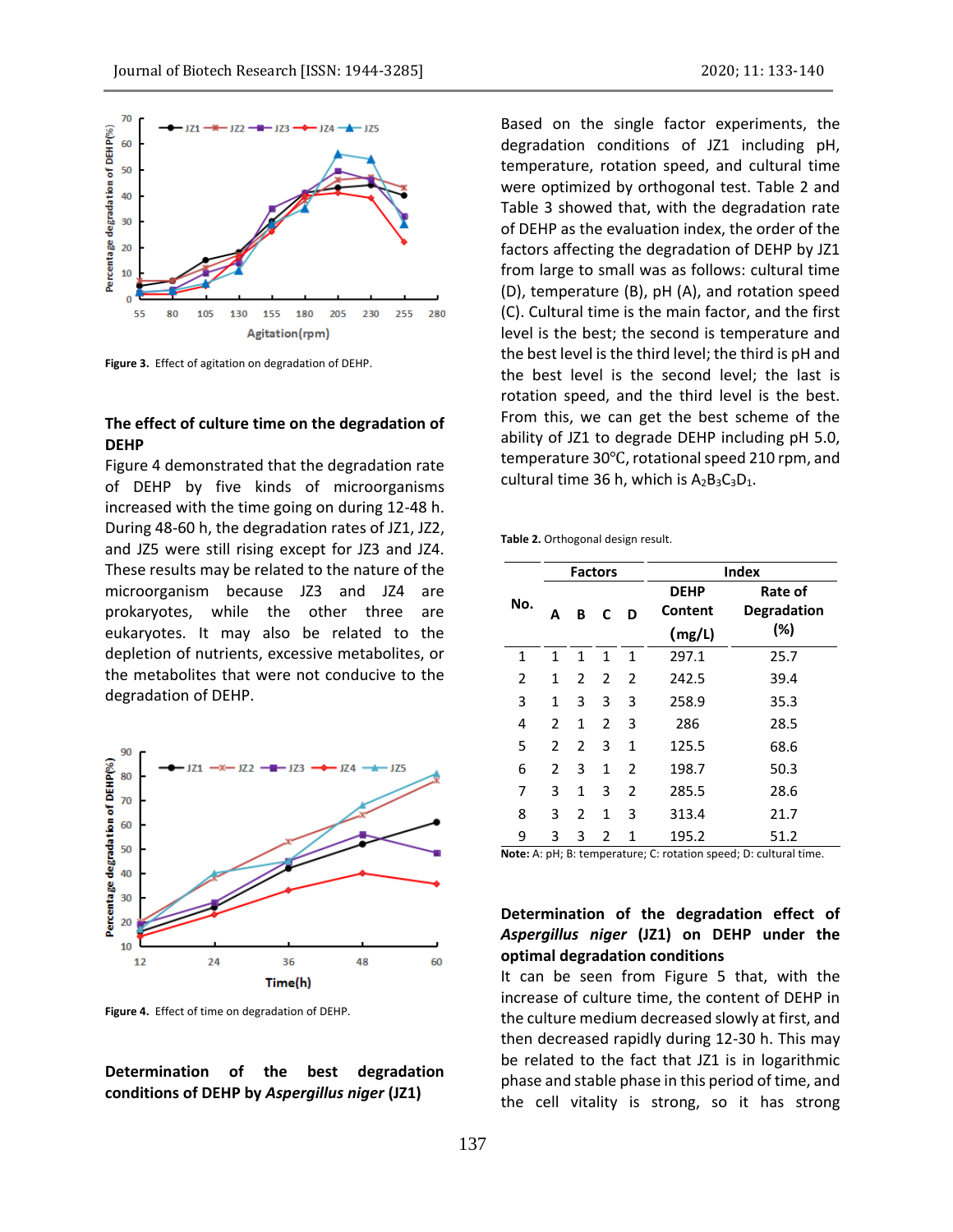| Index       | K Value, Range (R) | <b>Factor A</b> | <b>Factor B</b> | <b>Factor C</b> | <b>Factor D</b> |
|-------------|--------------------|-----------------|-----------------|-----------------|-----------------|
|             | K1                 | 100.4           | 82.9            | 97.7            | 145.5           |
|             | K <sub>2</sub>     | 147.5           | 129.7           | 119.1           | 118.3           |
| Degradation | K <sub>3</sub>     | 101.5           | 136.8           | 135.0           | 85.5            |
|             | k1                 | 33.5            | 27.6            | 32.6            | 48.5            |
| Late        | K <sub>2</sub>     | 49.2            | 43.2            | 39.7            | 39.4            |
|             | K <sub>3</sub>     | 33.8            | 45.6            | 45.0            | 28.5            |
|             | Range (R)          | 17.3            | 18              | 12.4            | 20              |

**Table 3.** Analysis of the results of orthogonal experiment.

**Note:** Factor A: pH; Factor B: temperature; Factor C: rotation speed; Factor D: cultural time.



**Figure 5.** The Biodegradation effect of DEHP under optimum condition and growth of the isolates.

degradation ability to DEHP. When the culture time reached 60 h, the degradation rate of DEHP reached 68.75%. The growth curve of JZ1 was similar to that of filamentous microorganism. In the first 12 hours, the  $OD_{600}$  value of the culture medium did not change much, which may be related to the delay period of JZ1 just inoculated into the fresh medium. From 12 h to 36 h,  $OD_{600}$ value increased rapidly with the passage of time, because this stage has entered the logarithmic growth phase of JZ1, the number of cells is in the vigorous period, the number of cells is gradually increased, and the concentration of microorganism solution is also increasing. At the

same time, the degradation rate of DEHP also increased. From 36 h to 60 h, the  $OD<sub>600</sub>$  value was stable with the increase of time, which might be due to the depletion of nutrients in the culture medium and the accumulation of harmful metabolites, which led to the gradual decrease of the reproduction rate of JZ1. At the same time, the ability of JZ1 to degrade DEHP was also gradually weakened.

# **Kinetic analysis of DEHP degradation by five kinds of microorganisms**

If the degradation reaction of five microorganisms to DEHP follows the first-order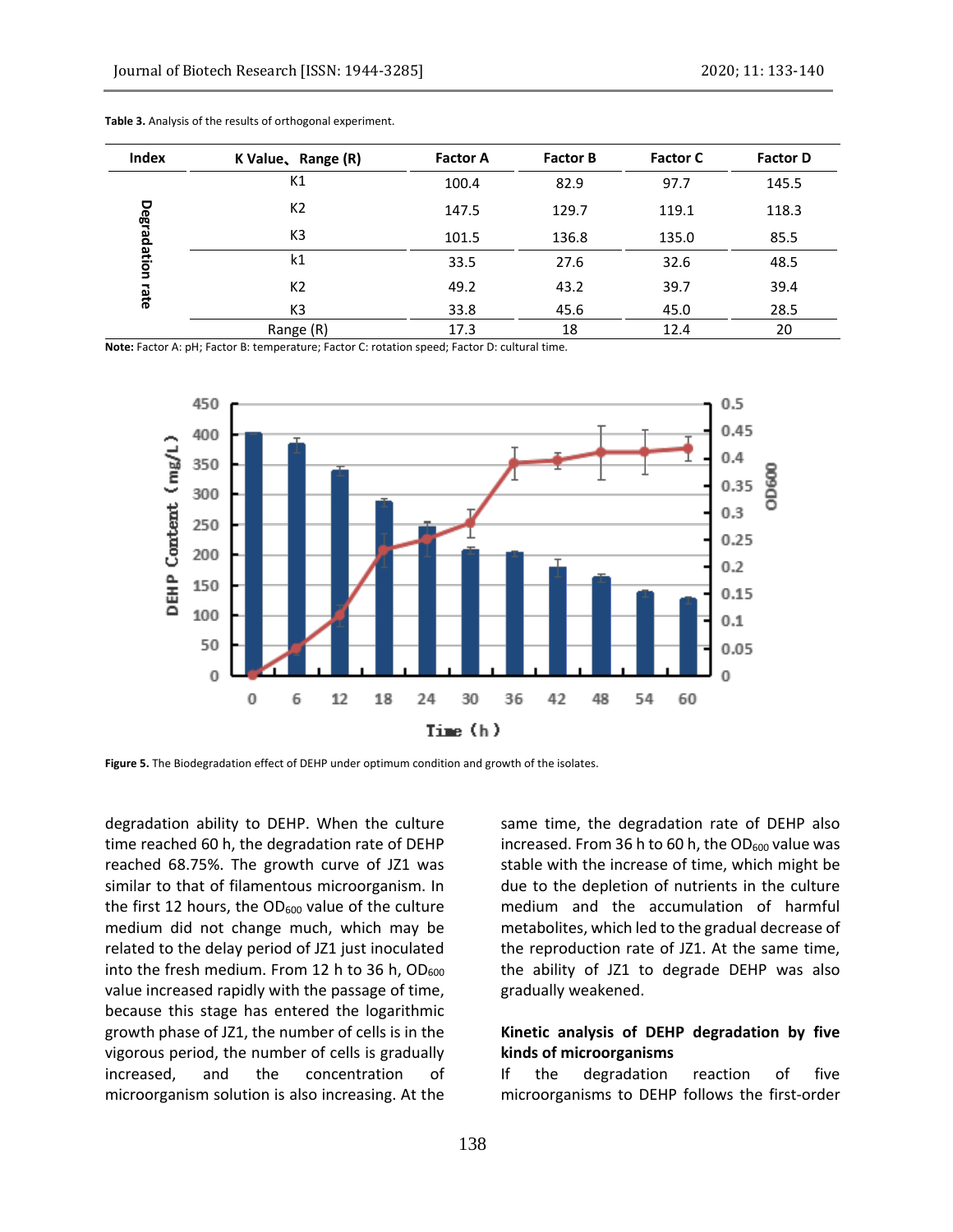| Microorganisms | <b>Kinetic equation</b> | Half-life (hour) | $R^2$  |
|----------------|-------------------------|------------------|--------|
| JZ1            | lnA=6.2146-0.0348t      | 19.87            | 0.9055 |
| JZ2            | lnA=6.2005-0.0285t      | 24.33            | 0.9102 |
| JZ3            | lnA=6.2046-0.0313t      | 22.17            | 0.8641 |
| JZ4            | lnA=6.1944-0.0187t      | 37.02            | 0.8052 |
| JZ5            | lnA=6.2086-0.0166t      | 41.79            | 0.7828 |

**Table 4.** The kinetic equation of DEHP degradation.

reaction kinetic formula, it will be:  $ln A = ln A_0 - KT$ , where  $A_0$  is the concentration of reactant at the beginning of reaction, A is the concentration of reactant at the time of T, K is the rate constant, the negative first power of time unit, and T is the degradation time (unit: hour). Half-life formula will be: T1 /  $2 = LN2$  / k = 0.693/k. According to the degradation curve of DEHP, the kinetic equation in Table 4 can be obtained by using the formula. The correlation coefficient of JZ1 and JZ2 kinetic equation were more than 0.90, which indicates that the degradation curve of this strain to DEHP can well conform to the first-order kinetic equation.

#### **Acknowledgement**

This research was supported by a fund (LY16D010003) from the Zhejiang Provincial National Science Foundation of China.

#### **References**

- 1. Nahurira R, Ren L, Song JL, Jia Y, Wang JH, Fan SH, Wang HS, Yan YC. 2017. Degradation of Di(2-Ethylhexyl) Phthalate by a Novel *Gordonia alkanivorans* Strain YC-RL2. Curr Microbiol. 74:309- 319.
- 2. Staples CA, Peterson DR, Parkerton TF, Adams WJ. 1997. The environmental fate of phthalate esters: a literature review. Chemosphere. 35:667-749.
- 3. Sarath Josh MK, Pradeep S, Adarsh VK, Vijayalekshmi Amma KS, Sudha Devi R, Balachandran S, Sreejith MN, Abdul Jaleel UC, Benjamin S. 2013. In silico evidences for the binding of phthalates onto human estrogen receptor a, b subtypes and human estrogen-related receptor c. Mol Simul. 40:408-417.
- 4. Gao DW, Wen ZD, 2016. Phthalate esters in the environment: a critical review of their occurrence, biodegradation, and removal during wastewater treatment processes. Sci Total Environ. 541:986-1001.
- 5. Hongjun Y, Wenjun X, Qing L, Jingtao L, Hongwen Y, Zhaohua L. 2013. Distribution of phthalate esters in topsoil: a case study in the Yellow River Delta, China. Environ Monit Assess. 185:8489- 8500.
- 6. Ji Y, Wang F, Zhang L, Shan C, Bai Z, Sun Z, Liu L, Shen B. 2014. A comprehensive assessment of human exposure to phthalates from environmental media and food in Tianjin, China. J Hazard Mater. 279:133-140.
- 7. Liu W, Niu L, Xu Y, Xu C, Yun L, Liu W. 2014. Status of phthalate esters contamination in agricultural soils across China and associated health risks. Environ Pollut. 195:16-23.
- 8. Wang W, Xu X, Fan CQ. 2015. Health hazard assessment of occupationally di-(2-ethylhexyl)-phthalate-exposed workers in China. Chemosphere. 120:37-44.
- 9. Pandey P and Chauhan UK. 2007. Effects of pesticides (endo sulfan and quinal phos) on microbial community under controlled conditions. FASEB J. 21:791-792.
- 10. Sandhu A, Halverson LJ, Beattie GA. 2007. Bacterial degradation of airborne phenol in the phyllosphere. Environ Microbiol. 9:383-392.
- 11. Benjamin S, Pradeep S, Josh MS, Kumar S, Masai E, Sarath Josh M, Kumar S, Masai E. 2015. A monograph on the remediation of hazardous phthalates. J Hazard Mater. 298:58-72.
- 12. Ding J, Wang C, Xie Z, Li J, Yang Y, Mu Y, Tang X, Xu B, Zhou J, Huang Z. 2015. Properties of a newly identified esterase from *Bacillus* sp. K91 and its novel function in diisobutyl phthalate degradation. PLoS ONE. 10:e0119216.
- 13. Jin D, Bai Z, Chang D, Hoefel D, Jin B, Wang P, Wei D, Zhuang G. 2012. Biodegradation of di-n-butyl phthalate by an isolated *Gordonia* sp. strain QH-11: genetic identification and degradation kinetics. J Hazard Mater. 221-222:80-85.
- 14. Meng X, Niu G, Yang W, Cao X. 2015. Di(2-ethylhexyl) phthalate biodegradation and denitrification by a *Pseudoxanthomonas* sp. strain. Bioresour Technol. 180:356-359.
- 15. Sarkar J, Chowdhury PP, Dutta TK. 2013. Complete degradation of di-n-octyl phthalate by *Gordonia* sp. strain Dop5. Chemosphere. 90:2571-2577.
- 16. Wu Q, Liu H, Ye LS, Li P, Wang YH. 2013. Biodegradation of di-nbutyl phthalate esters by *Bacillus* sp. SASHJ under simulated shallow aquifer condition. Int Biodeterior Biodegrad. 76:102- 107.
- 17. Lau O., Wong S. 1996. Determination of plasticixers in food by gas chromatography-mass spectrometry with ion-trap mass detection. J Chromatogr A. 737:338-342.
- 18. Wang SJ, He YQ, Ye S. 2010. Effects of Di-(2-ethylhexyl) Phthalate (DEHP) on POD Activities and MDA Contents in Stem